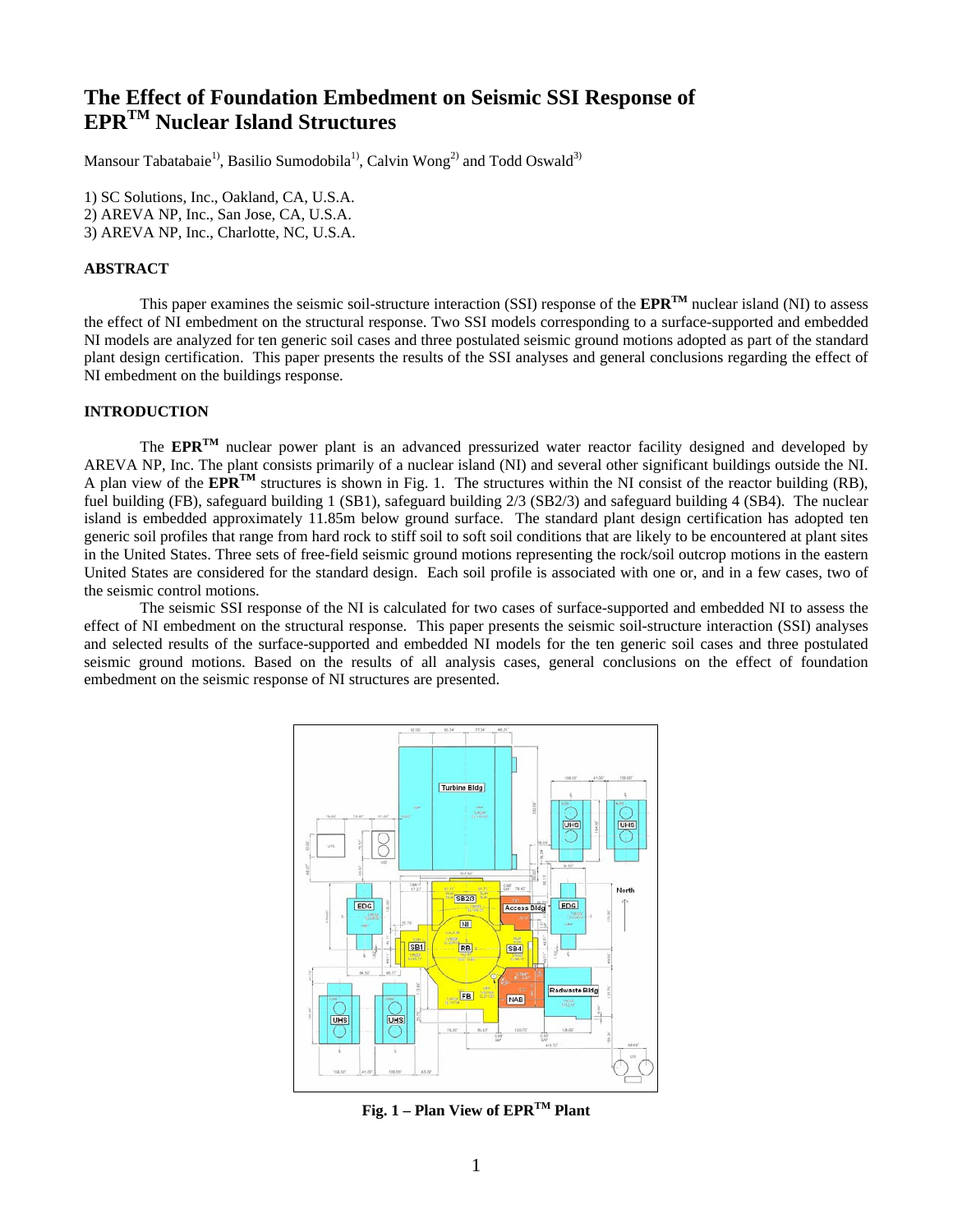#### **METHODOLOGY**

The soil structure interaction analyses were performed using the computer program SASSI [1, 2 and 3]. SASSI uses finite element and complex frequency response method to calculate dynamic SSI response of structures founded in horizontally layered soils system over uniform soil/rock half-space. The primary soil material nonlinearity is the straincompatible soil shear modulus and damping ratios. The seismic environment may consist of vertically or inclined propagating shear and compression waves, and horizontally propagating surface waves. The structure is modeled using standard finite elements with interaction nodes at the soil/structure interface.

#### **Soil Model**

 Ten generic soil profiles have been adopted for the seismic SSI response analyses as part of the **EPRTM** standard design certification in the United States [4]. These profiles range from hard rock to stiff soil to soft soil conditions, and are designated as "1u", "2u", "3u", "4u", "5u", "5a", "1n2u", 2n3u", 2sn4u" and "3r3u". For the SSI analyses of the surfacesupported NI model, the top of the generic soil profiles is assumed at the base of NI (El. -11.85m); i.e. the soil layers between the ground surface and bottom of the NI basemat are ignored. For the embedded NI model, the generic soil profiles are extended 11.85m from the base of the structure (El. -11.85m) to the ground surface (El. 0.0m); i.e. the side soils between the bottom of NI and ground surface are included in the SSI model. The density and velocity profiles for the generic soil cases are shown in Fig. 2. The soil profiles "1u", "2u", "3u", "4u" and "5u" represent uniform soil/rock halfspace with Vs=213, 500, 800, 1200 and 1600m/s, respectively. Soil case "5a" represents rigid base rock or fixed-base condition (Vs=4000 m/s). The "1n2u" and "2n3u" represent a layered site with stiffness increasing with depth from "1u" to "2u" and "2u" to "3u", respectively. The "3r3u" is a uniform halfspace soil corresponding to "3u" with a stiff soil layer inclusion. The "2sn4u" comprises a medium stiff soil layer over stiff rock halfspace. In addition, a new soil case "1n5a" is defined for the embedded NI, which represents a hard rock profile (between "5u" and "5a") with a soft backfill layer. In general, these profiles are expected to envelop the variations in soil layering and properties for potential plant sites in the eastern United States.



**Fig. 2 – Generic Soil Profiles and Properties** 

#### **Input Motions**

 Three sets of three-component reference soil/rock outcrop motions corresponding to the bottom of NI basemat are used for the SSI analyses [4]. These motions are referred to as EUR Hard, EUR Medium and EUR Soft motions. The acceleration time histories and the 5%-damped acceleration response spectra of all three motions are shown in Fig. 3.

For the surface-supported NI analyses, the above outcrop motions are applied as reference free-field motion at ground surface corresponding to the base of NI basemat (assumed at El. 0.0m). This is justified for the surface-supported NI model analysis because the soil layers between the ground surface and bottom of NI are not included in these analyses. For the embedded NI model, a new set of three-component ground motion input are calculated at the free-field ground surface (El. 0.0 m) from one-dimensional site response analysis using program SHAKE [4] assuming that the reference motions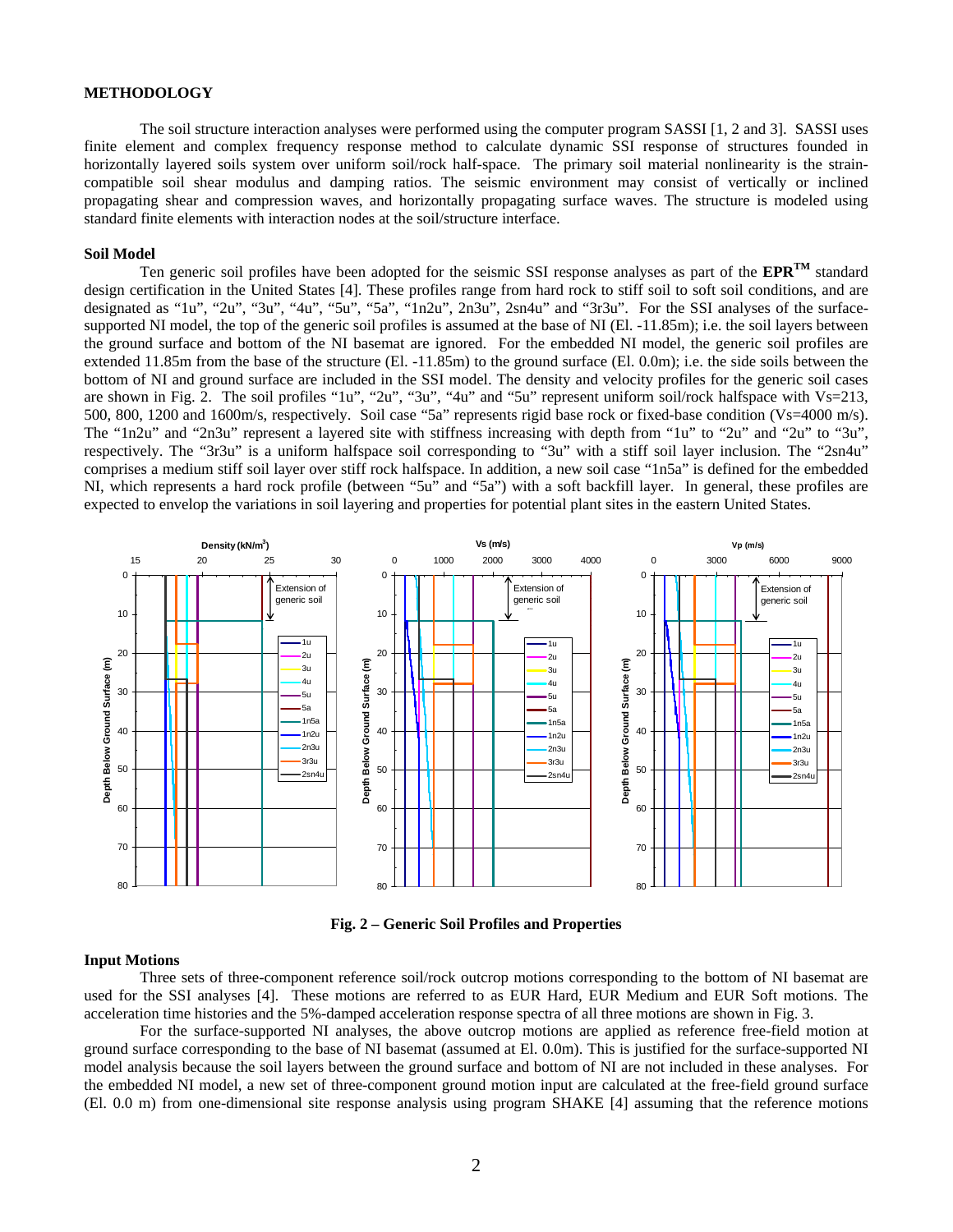correspond to hypothetical soil/rock outcrop at the bottom of NI basemat (set at El. -11.85m). This ensures that both the surface and embedded NI models use consistent foundation input motions specified at the base of NI.



**Fig. 3 – Acceleration Time Histories and Response Spectra of Reference Motions** 

# **Structural Model**

 The surface-supported NI model consists of interconnected sticks of RB, FB, SB1, SB2/3 and SB4 structures (NI sticks) connected rigidly to a common NI rigid basemat [4], as shown in Fig. 4. The same NI stick model is used for the embedded NI model except that to model the effect of embedment on the sticks, a series of horizontal rigid links connect the side soil walls to the sticks below ground surface (see Fig. 5). The foundation is modeled with horizontal soil layers over uniform soil/rock halfspace with control motion applied as outcrop motion at the NI basemat level. It is noted that the embedded NAB and access building are located next to the NI but are separated by a small gap so that there is no transfer of loads between these buildings and NI. These structures are not included in the SSI model due to their relatively smaller masses as compared to those of the NI. The sidewalls adjacent to these buildings are not connected to side soil (see Fig. 5)



**Fig. 4 – SASSI Structural Model of Surface-Supported NI**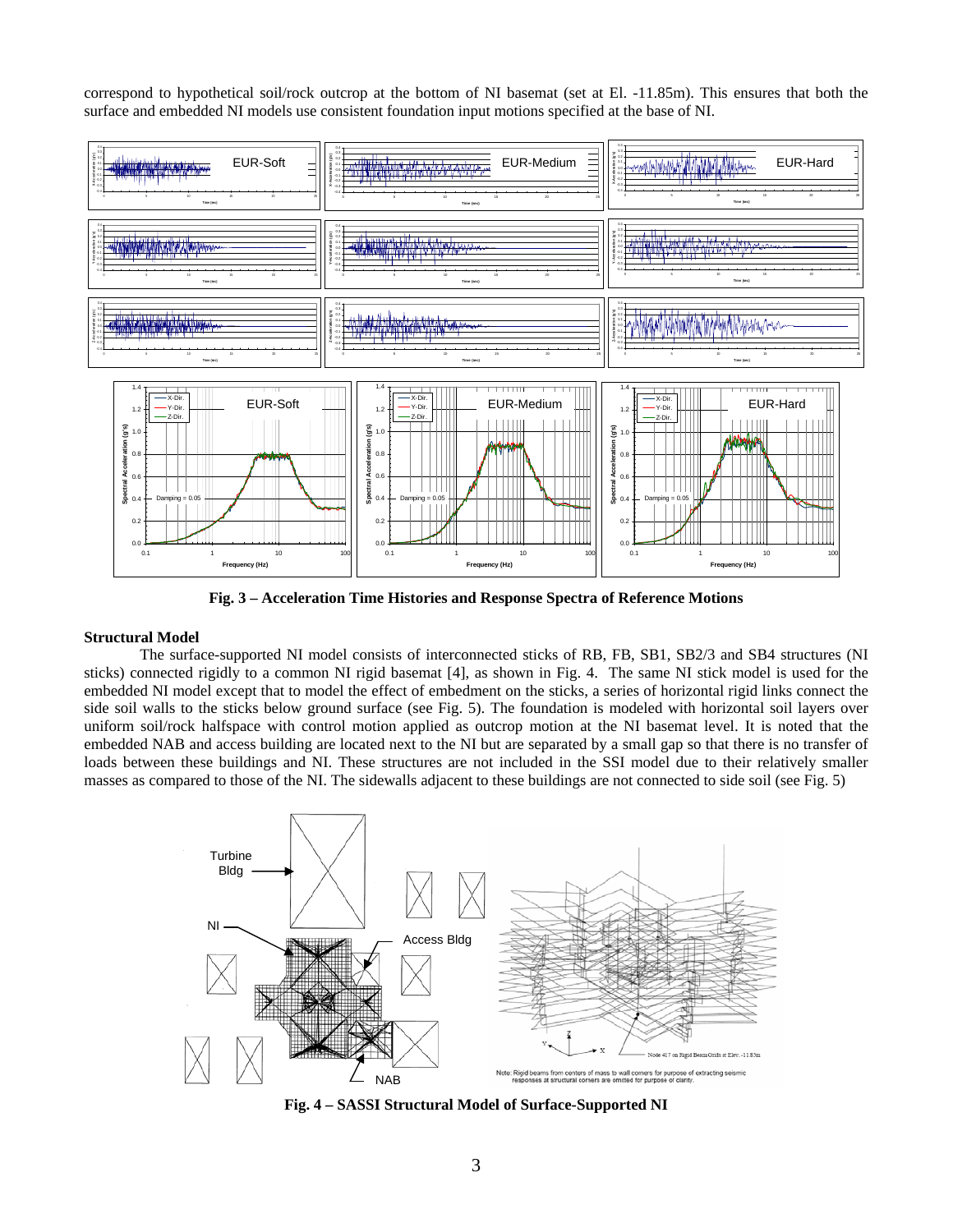

**Fig. 5 –SASSI Structural Model of Embedded NI** 

# **Site Response Analysis**

 Site response analyses were performed using program SHAKE for 13 combinations of soil profiles and reference soil/rock outcrop motions ("1u-s", "2u-s", "2u-m", "3u-m", "4u-m", "4u-h", "5u-h", "5a-h", "1n2u-s", "2n3u-m", "2sn4um", "3r3u-m" and "1n5a-h") to develop the corresponding free-field motions at the top of each soil profile for the embedded NI analyses. The SHAKE analysis was performed for both horizontal and vertical input motions without any iteration on soil properties. The above computed motions from SHAKE analyses are used as input motion at the free-field ground surface (corresponding to El. 0.0m) for the SSI analysis of the embedded NI models.

# **SSI Analysis**

Using a combination of the soil profiles and input motions, a total of 12 SSI analysis cases of the surface-supported and 13 SSI analysis cases of the embedded NI models were performed, as indicated above for the site response analyses. Each analysis case consisted of three separate SASSI runs with three components of the input motion applied separately in the x, y and z directions. The results of the three analyses (i.e. response due to x-input, y-input and z-input) in terms of acceleration time history responses at any output node were then algebraically summed and the results were used to calculate the maximum acceleration response and acceleration response spectra.

#### **Discussion of Results**

 The results of the SSI analyses were calculated for the surface-supported and embedded NI model for all analysis cases. The typical results of maximum accelerations and acceleration response spectra for three significant analysis cases 2sn4u-m, 4u-m and 1n5a-h are presented and discussed below. Figures 6, 7 and 8 show comparison of computed spectra for the embedded and surface-supported NI at the center of basemat and a selected location in the reactor building internal structure (RBIS), safeguard building 1 (SB1) and fuel building (FB) for the analysis cases 2sn4u-m, 4u-m and 1n5a-h, respectively. The ratios of maximum accelerations are compared in Table 1.

Analysis Case 2sn4u-medium (2sn4u-m): Significant reductions in the spectral response across the entire frequency spectrum are observed in all three directions due to embedment effects for this analysis case. The reduction in maximum acceleration response due to the embedment effects are found to be on the order of 10 to 40 percent at locations examined (see Table 1).

Analysis Case 4u-medium (4u-m): The results for analysis case 4u-m indicate some reductions or no significant change in the spectral response due to the embedment effects in all three x, y and z directions except for some locations in the SB1 and SB2/3 where an increase in the response in a narrow frequency range of 6-7 Hz is observed in the y direction [for example, see Fig. 7(c)]. Significant reductions in the computed maximum accelerations (up to 20 percent) are observed due to the embedment effects (see Table 1).

Analysis Case 1n5a-hard (1n5a-h): Figure 8 shows comparison of the computed response for the embedded NI for analysis case 1n5a-h versus those of the surface-supported NI for analysis cases 5u-h and 5a-h. In evaluating these results, it should be noted that the results for the surface-supported NI for analysis case 5a-h are for a rock velocity of 4000 m/s that represents the fixed-base condition while those for the embedded NI case are for a rock halfspace having a velocity of 2012 m/s, which is closer to that of the 5u case (rock velocity of 1600m/s). The results, in general, show some reduction to no change in the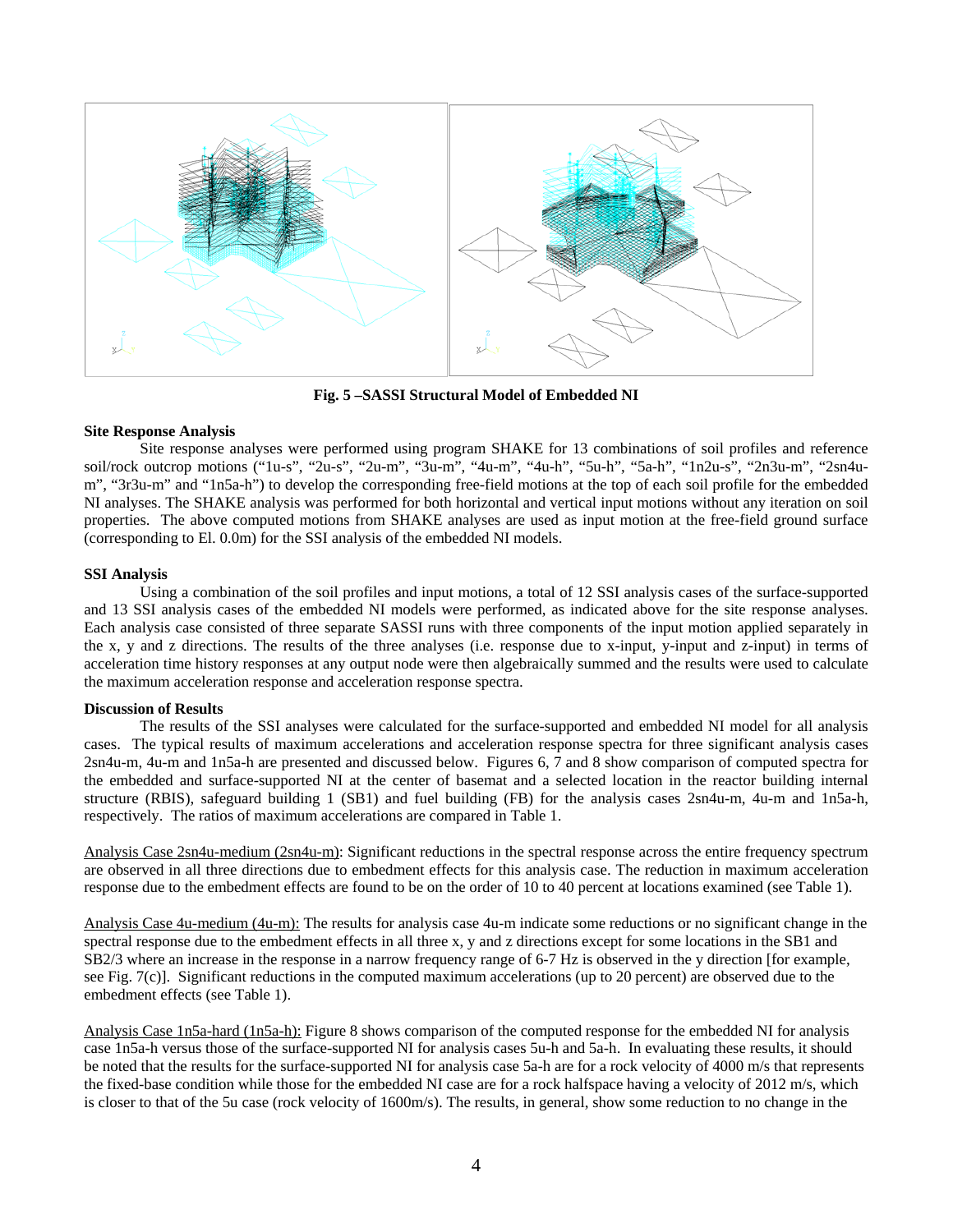structural response in the x and y directions at all locations examined due to embedment effects when compared to the 5u profile. In the z direction, the embedment causes the structural response to exceed those of the 5u profile due to the embedment effects. In all cases the results are significantly lower than those of the surface-supported NI with 5a profile.

| Location           |          | Ratio of Maximum Acceleration (Embedded/Surface-Supported) |       |       |                    |       |       |                      |       |       |
|--------------------|----------|------------------------------------------------------------|-------|-------|--------------------|-------|-------|----------------------|-------|-------|
|                    |          | Analysis Case 2sn4u-m                                      |       |       | Analysis Case 4u-m |       |       | Analysis Case 1n5a-h |       |       |
| <b>Bldg</b>        | El. (m)  | X                                                          | Y     | Z     | X                  | Y     | Z.    | X                    | Y     | Z     |
| <b>NICB</b> Center | $-11.85$ | 0.909                                                      | 0.619 | 0.835 | 0.877              | 0.904 | 0.937 | 0.960                | 0.994 | 0.989 |
| <b>RBIS</b>        | 1.50     | 0.882                                                      | 0.605 | 0.838 | 0.809              | 0.872 | 0.947 | 1.005                | 0.957 | 0.974 |
| <b>RBIS</b>        | 5.15     | 0.888                                                      | 0.628 | 0.845 | 0.802              | 0.844 | 0.964 | 0.993                | 0.948 | 1.039 |
| <b>RBIS</b>        | 9.40     | 0.869                                                      | 0.692 | 0.846 | 0.804              | 0.836 | 0.975 | 0.977                | 0.930 | 1.077 |
| <b>RBIS</b>        | 13.80    | 0.849                                                      | 0.756 | 0.842 | 0.810              | 0.834 | 0.944 | 0.882                | 0.985 | 1.149 |
| <b>RBIS</b>        | 19.50    | 0.835                                                      | 0.830 | 0.834 | 0.853              | 0.815 | 0.932 | 1.003                | 1.028 | 1.115 |
| SB <sub>1</sub>    | 29.30    | 0.785                                                      | 0.704 | 0.741 | 1.023              | 1.008 | 0.825 | 0.894                | 0.948 | 0.950 |
| $SB$ 2/3           | 12.00    | 0.806                                                      | 0.735 | 0.734 | 0.864              | 0.844 | 0.929 | 0.903                | 1.004 | 0.908 |
| SB <sub>4</sub>    | 29.30    | 0.773                                                      | 0.868 | 0.994 | 0.853              | 0.854 | 0.938 | 0.873                | 1.034 | 0.940 |
| FB                 | 3.70     | 0.742                                                      | 0.706 | 0.725 | 1.112              | 0.942 | 0.933 | 0.894                | 0.815 | 1.157 |

**Table 1 – Comparison of Maximum Acceleration Responses**

Note: For analysis case 1n5a-h, the results for the surface-supported NI correspond to analysis case 5u-h.

### **SUMMARY AND CONCLUSIONS**

Seismic SSI response of the **EPRTM** NI structures was calculated for two cases of the surface-supported and embedded NI model using computer program SASSI. The analyses considered ten generic soil cases (ranging from hard rock to stiff soil to soft soil conditions that are likely to be encountered at plant sites in the United States) and three postulated seismic ground motions (corresponding to EUR Hard, EUR Medium and EUR Soft motions). Each soil profile is associated with one or, and in a few cases, two of the seismic control motions. Selected results in terms of the maximum accelerations and acceleration response spectra on the NI basemat and at several key locations in the structure were presented and compared for the surface-supported versus embedded NI model for three controlling cases "2sn4u-m", "4u-m" and "1n5a-h".

In general, the effect of embedment is the reduction of the maximum acceleration and acceleration response spectra across the frequency spectrum. However, the degree of this reduction depends on the soil profile, NI structures properties and input motion. In general, more reductions in the response due to embedment effects seem to be associated with the softer soil profiles except where the spectral response is affected by the structural frequency shift. As the soil properties become stiffer, the responses of the internal structures appear to be less influenced by the embedment effects since they are not directly connected by the side soils. In general, the structures that have direct contact with the side soils (SB1, SB2/3, SB4 and FB) appear to be more sensitive to the embedment effects regardless of the soil stiffness.

It is noted that the effect of non-horizontally layered sites or sites having sloping rock condition directly under the plant are not considered in this study. Such effects could be significant and may require site-specific studies.

#### **ACKNOWLEDGEMENTS**

This study was partially supported by AREVA NP, Inc. The authors acknowledge their support.

# **REFERENCES**

- 1. Lysmer, J., Tabatabaie, M., Tajirian, F., Vahdani, S. and Ostadan, F., "SASSI A System for Analysis of Soil Structure Interaction," *Report No. UCB/GT/81-02, Geotechnical Engineering, Department of Civil Engineering, University of California, Berkeley*, April 1981.
- 2. Tajirian, F. and Tabatabaie, M., "Vibration Analysis of Foundations on Layered Media," *ASCE proceedings on Vibrations for Soils and Foundations*, Detroit, Michigan, 1985.
- 3. MTR/SASSI, "System for Analysis of Soil-Structure Interaction," Version 8.01, Volume I User's Manual, *MTR & Associates, Inc.,* Lafayette, California, 2007.
- 4. AREVA Calculation No. 32-9025669-003, "US EPR Standard Nuclear Island, Soil-Structure Interaction Analysis."
- 5. Schnabel, Lysmer, J. and Seed, H.B., "SHAKE91, A Computer Program for Conducting equivalent Linear Seismic Response Analyses of Horizontally Layered Soil Deposits," EERC, UC Berkeley, Report No. EERC 72-12, 1972.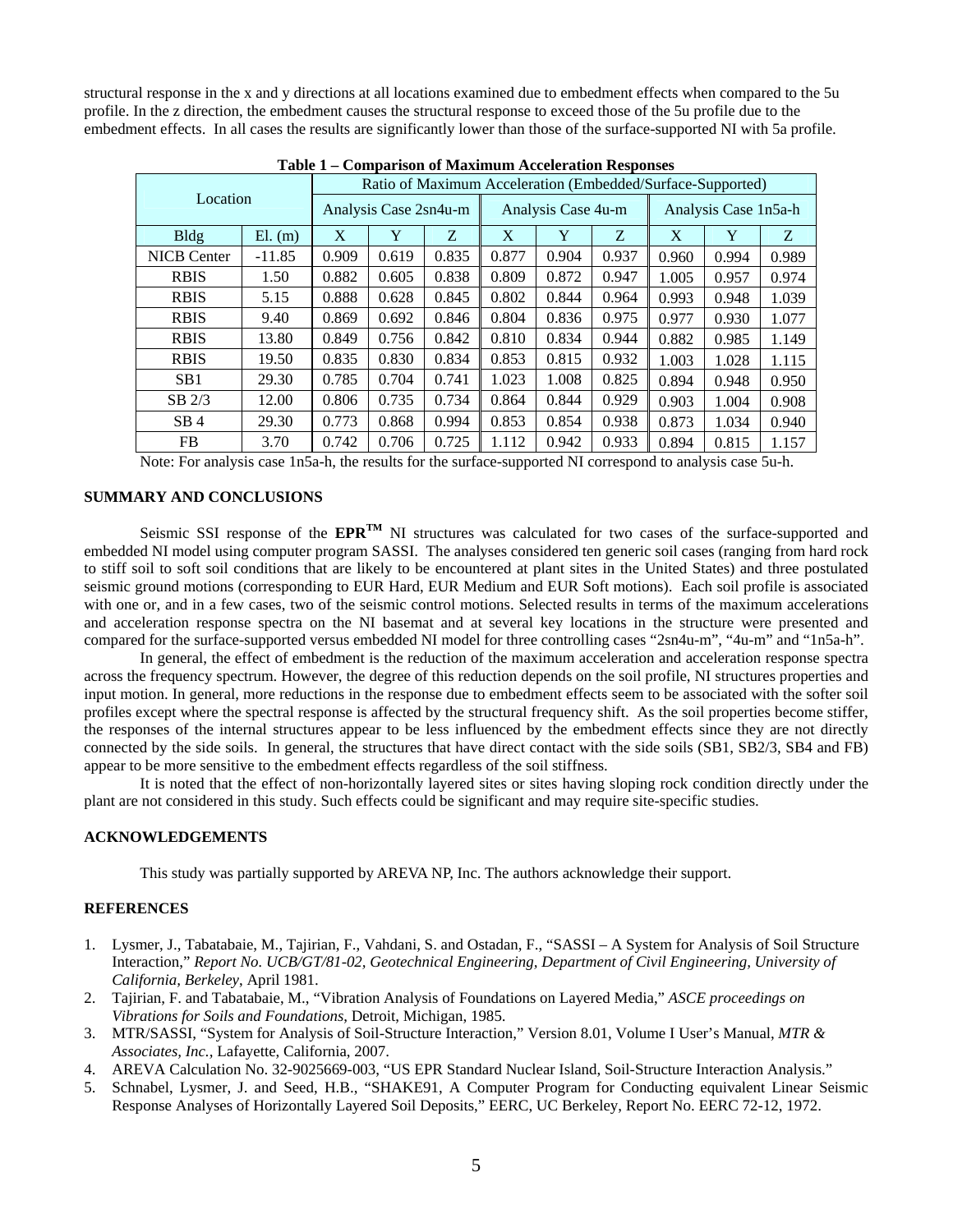

(a) Center of NI Basemat, El. -11.85m

**Fig. 6 – Comparison of Acceleration Response Spectra, Analysis Case 2sn4u-m**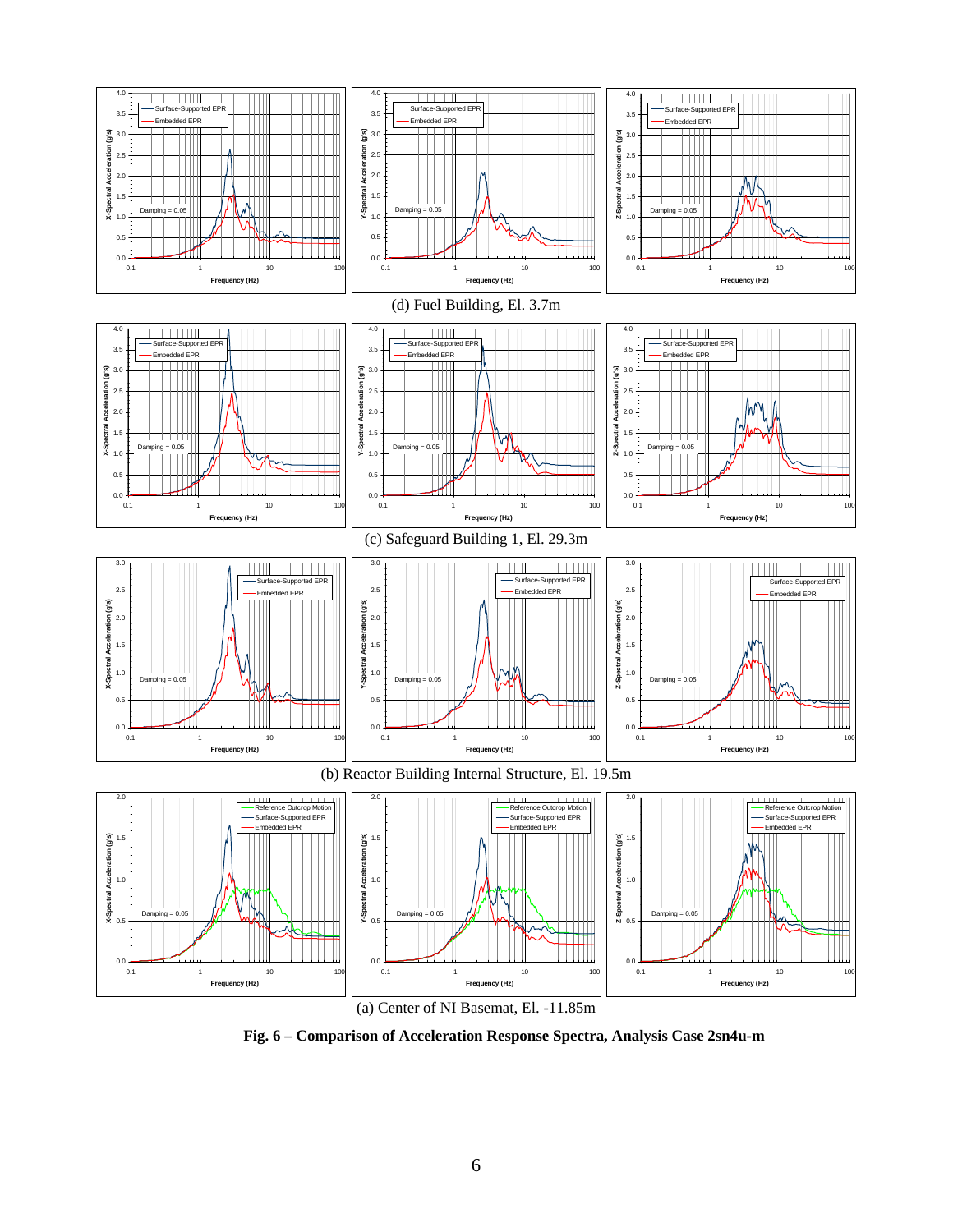

(a) Center of NI Basemat, El. -11.85m

**Fig. 7 – Comparison of Acceleration Response Spectra, Analysis Case 4u-m**